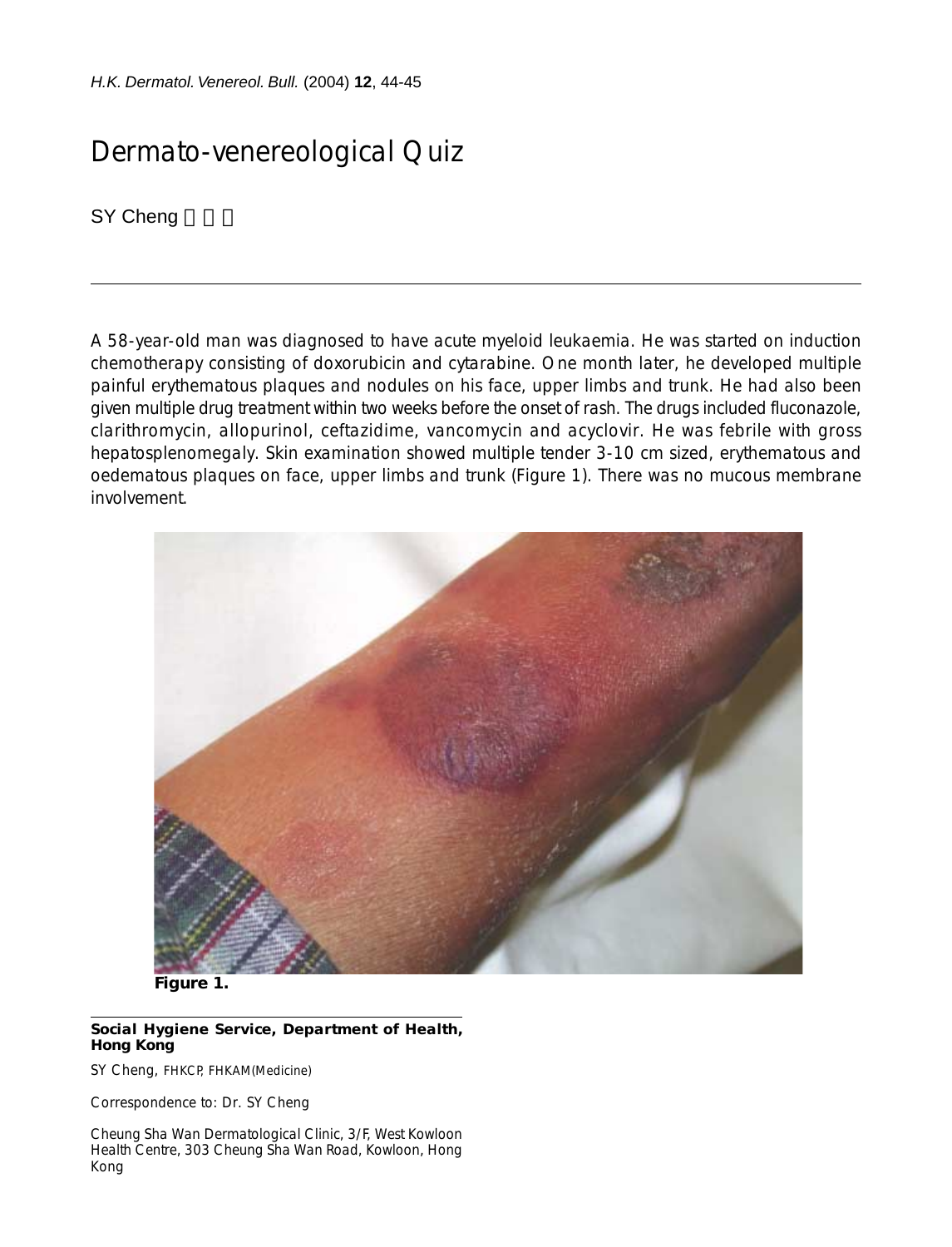## **Questions**

- 1. What is the clinical differential diagnosis?
- 2. What are the histological features of the skin biopsy (Figures 2 & 3)?
- 3. What are the associated conditions?
- 4. What is the management?



Figure 2. H & E, original magnification x 40. **Figure 3.** H & E, original magnification x 400.